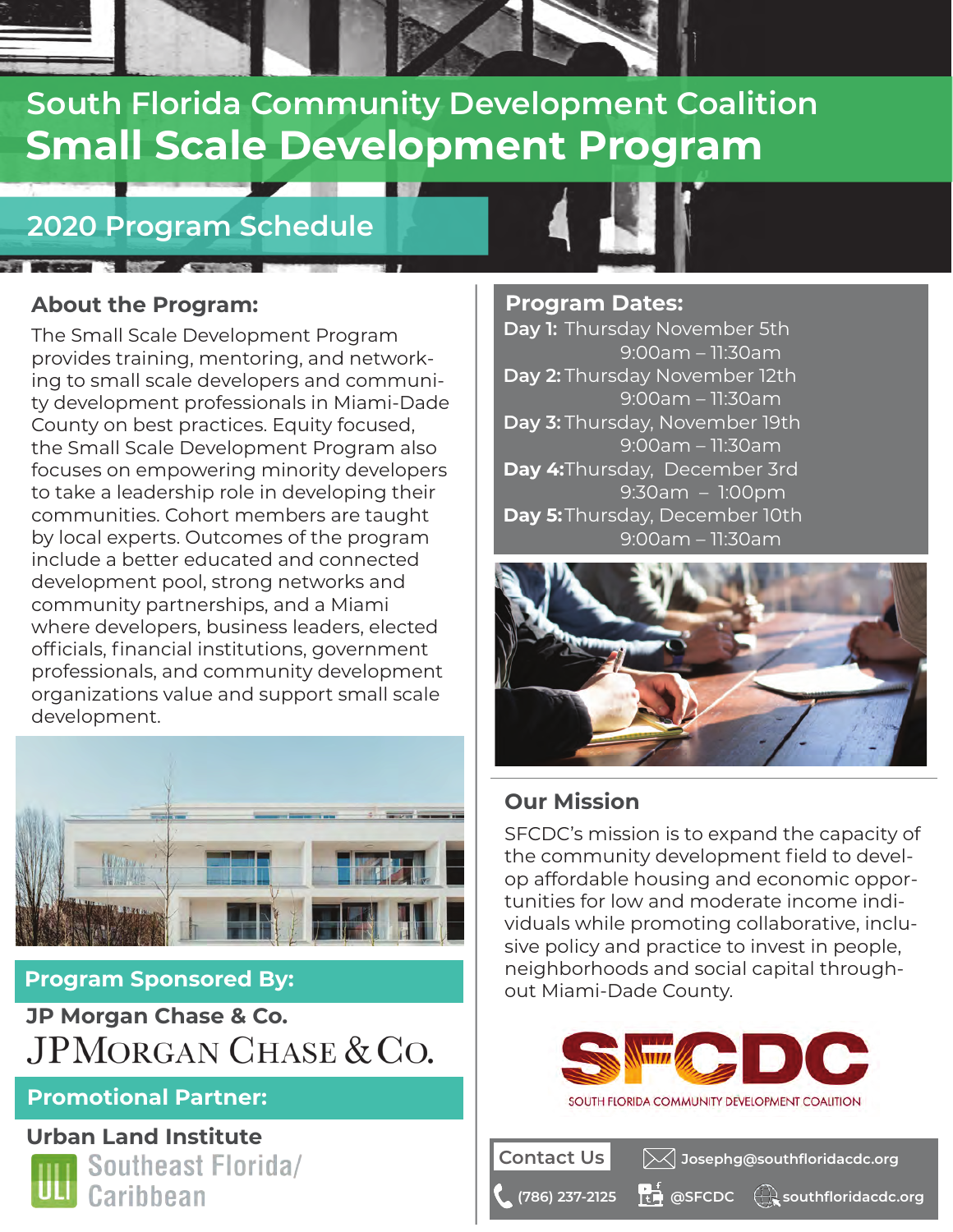

### **Thursday, November 5th**

#### **9:00am – 9:10am:** *Welcome*



Ranata Reeder Executive Director South Florida Community Development Coalition

### **9:10am – 9:45am:** *Community Centered Design*



Marvin Wilmoth Managing Principal Generation Development Group

### **9:45am – 10:20am:** *Project Funding & Financing*



Michaeljohn Green Vice President, Fund Director Commercial Lending Dade County Federal Credit Union

**10:20am – 10:30am: BREAK**

**9:45am – 10:20am:** *Topic To Be Announced*

Speaker To Be Announced

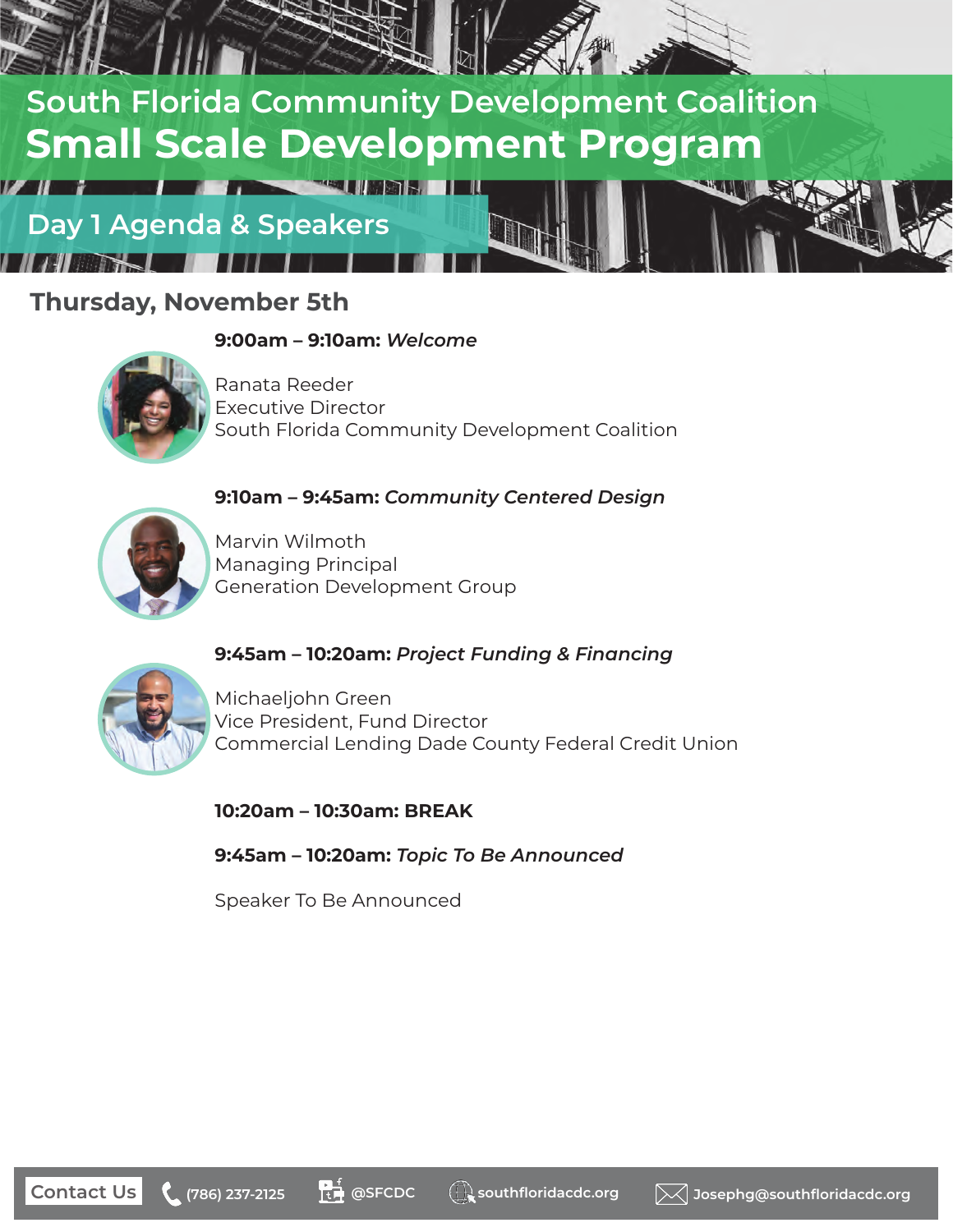

### **Thursday, November 12th**

**9:00am – 9:10am:** *Welcome*

#### **9:10am – 10:00am:** *Financing Performa*



Alice Esposito Market Commercial Credit Manager South Florida TD Bank

Fernando Gomez Senior Relationship Manager Miami-Dade County Regional Commercial Real Estate - TD Bank

**10:00am – 11:00am:** *Financial Modeling and Property Evaluation Tipping the Scale: Preserving the Affordability of Small-Medium Multifamily Housing*



Sara Haas Director, Southeast Market Enterprise Community Partners

Zach Patton Director Enterprise Advisors

Laura Searfoss Senior Program Director Enterprise Advisors

**11:00 – 11:30am:** *Topic To Be Announced*

Speaker To Be Announced

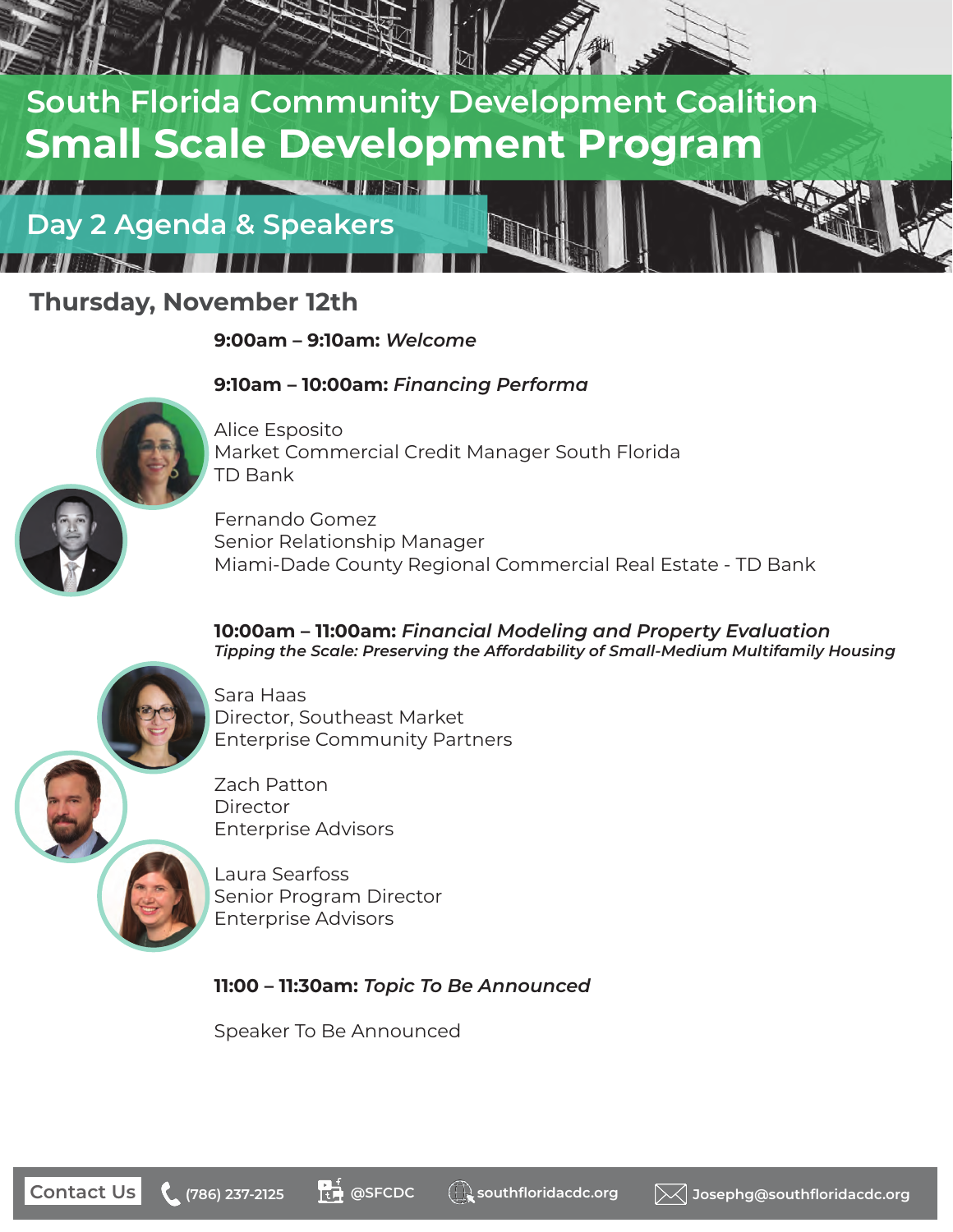

### **Thursday, November 19th**

#### **9:00am – 9:10am:** *Welcome*



Ranata Reeder Executive Director South Florida Community Development Coalition

#### **9:10am – 10:00am:** *Topic To Be Announced*

Speaker To Be Announced

#### **10:00am – 10:30am:** *Small Scale Development & Opportunity Zones*



Christopher Coes Vice President of Land Use and Development, Smart Growth America Executive Director, LOCUS

#### **10:30am – 11:00am:** *Small Scale Development Open Source Plans*



Andrew Frey Senior Development Manager Crescent Heights

### **11:00am – 11:30am:** *Norte and SID/Affordability in Miami*



Juan Mullerat Founding Principal Plusurbia Design

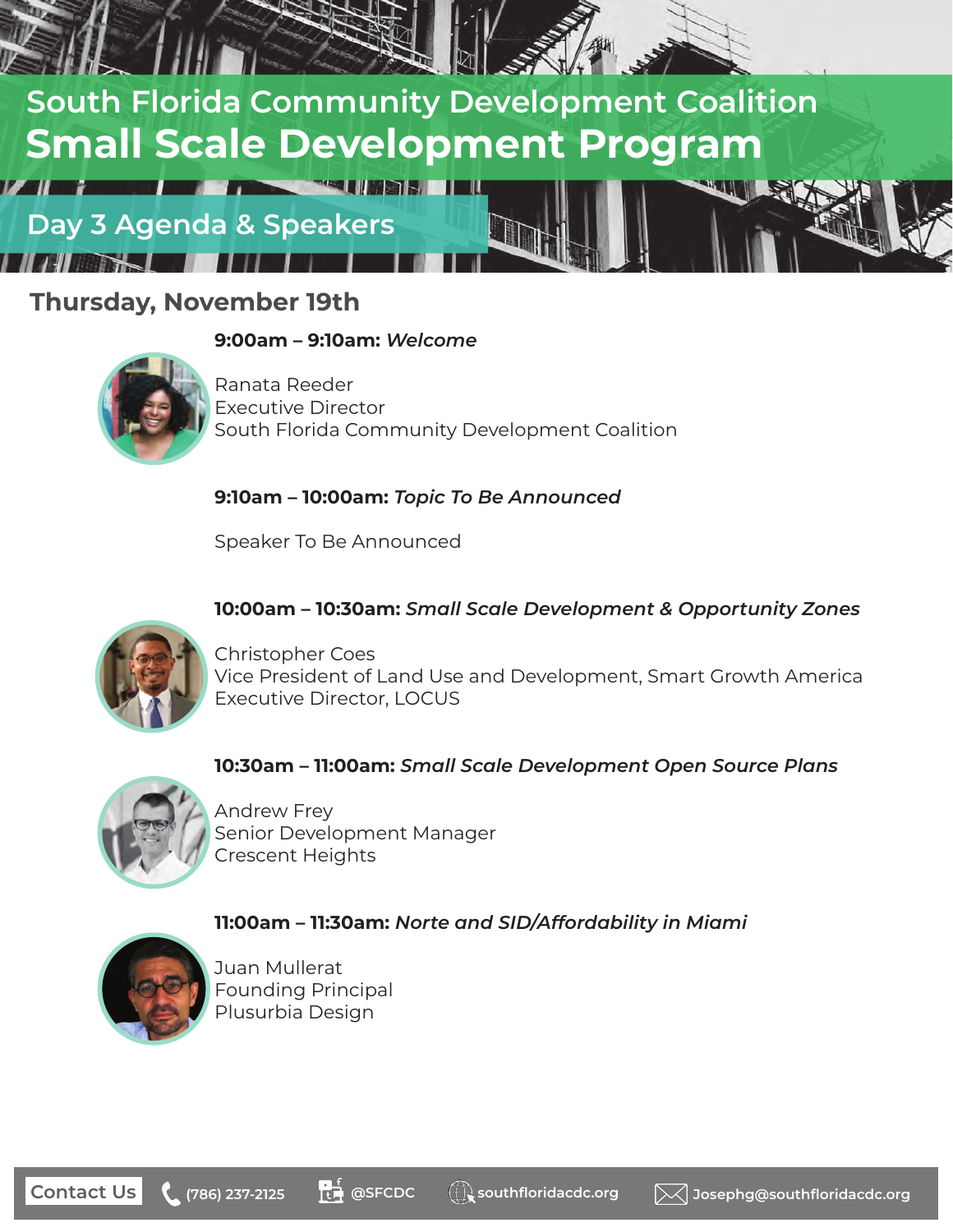

### **Thursday, December 3rd**

**9:00am – 9:10am:** *Welcome*



Ranata Reeder Executive Director South Florida Community Development Coalition

#### **9:10am – 1:00pm:** *The Incremental Approach, Business Models & Skillsets, Building Arts, Right Sizing*



Jim Kumon Executive Director Incremental Development Alliance